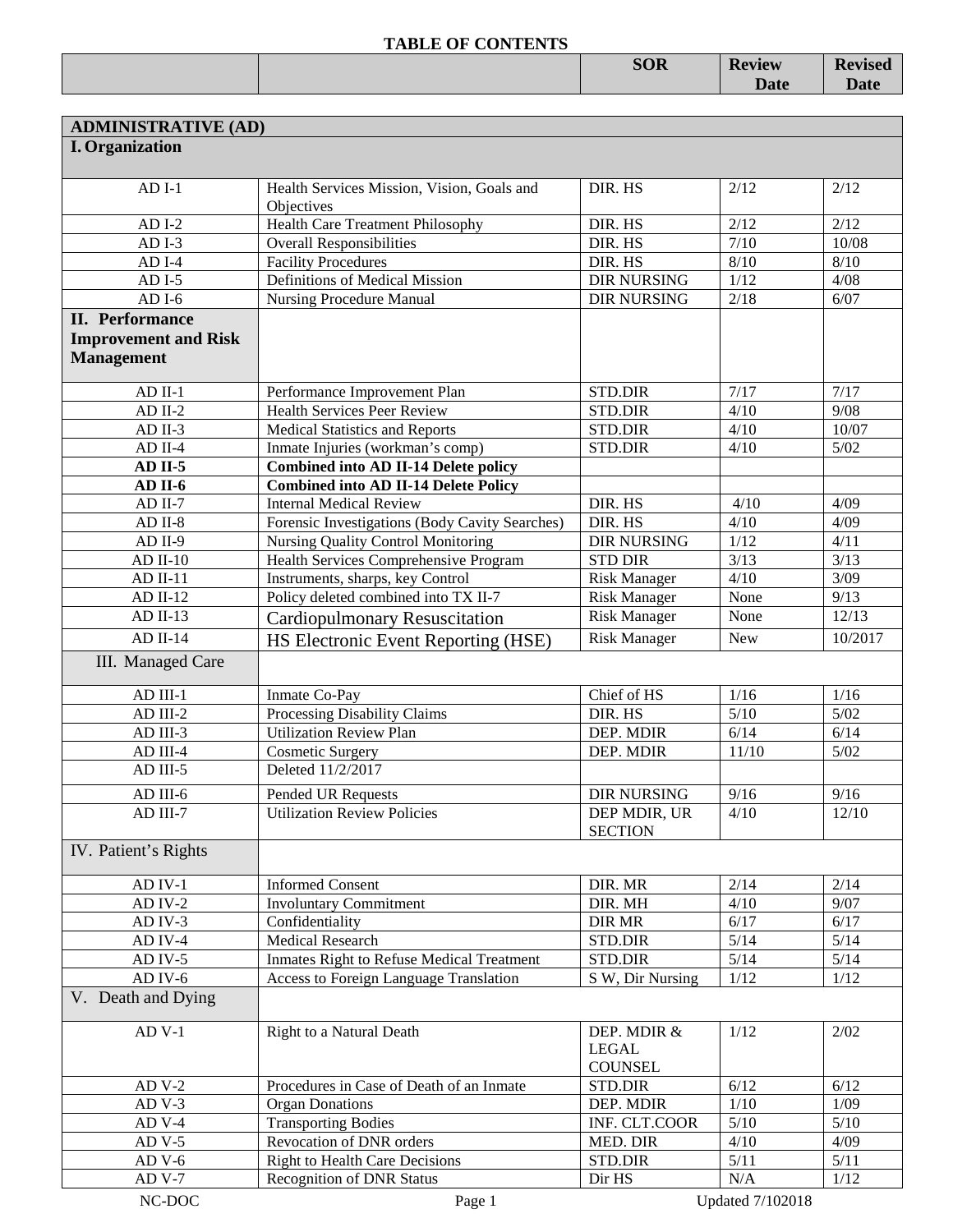|  | <b>SOR</b> | <b>Review</b> | $\mathbf{D}_{\text{ovizon}}$<br>visea<br>лс |
|--|------------|---------------|---------------------------------------------|
|  |            | <b>Date</b>   | <b>Dota</b><br>Date                         |
|  |            |               |                                             |

| <b>VI. Medical Records</b> |                                                                             |                                              |                         |        |
|----------------------------|-----------------------------------------------------------------------------|----------------------------------------------|-------------------------|--------|
| AD VI-1                    | Purpose and Composition of Medical Record                                   | <b>DIR MR</b>                                | 5/14                    | $5/14$ |
| AD VI-2                    | <b>Medical Record Committee</b>                                             | <b>DIR MR</b>                                | 6/10                    | 4/00   |
| AD VI-3                    | Release of Confidential Information                                         | <b>DIR MR</b>                                | 5/14                    | $5/14$ |
| AD VI-4                    | Combining Records & Creating Additional<br>Volumes                          | <b>DIR MR</b>                                | 8/14                    | 8/14   |
| AD VI-5                    | Mental Health Records/Tracking System                                       | <b>DIR MR</b>                                | 6/10                    | 1/06   |
| AD VI-6                    | Photographs and Videotapes                                                  | <b>DIR MR</b>                                | 5/14                    | $5/14$ |
| AD VI-7                    | <b>Transfer of Medical Records</b>                                          | <b>DIR MR</b>                                | 5/14                    | $5/14$ |
| AD VI-8                    | Record Retention                                                            | <b>DIR MR</b>                                | 8/10                    | 8/10   |
| AD VI-9                    | Retrieval of Parole/Release Records                                         | <b>DIR MR</b>                                | 4/11                    | 4/11   |
| <b>AD VI-10</b>            | Coding and Indexing                                                         | <b>DIR MR</b>                                | 8/10                    | 8/09   |
| <b>AD VI-11</b>            | Deleted                                                                     |                                              |                         |        |
| <b>AD VI-12</b>            | <b>Basic Medical Record Documentation</b>                                   | <b>RISK MGR</b>                              | 4/14                    | 414    |
| AD VI-13                   | Forms Management                                                            | <b>DIR MR</b>                                | 5/14                    | $5/14$ |
| <b>AD VI-14</b>            | Problem List                                                                | DEP MDIR,<br>DENT DIR, DIR<br><b>MH</b>      | 9/14                    | 9/14   |
| <b>AD VI-15</b>            | Dialysis Records                                                            | <b>DIR MR</b>                                | 9/16                    | 9/16   |
| AD VI-16                   | Recording Data in OPUS                                                      | OPUS COORD                                   | 9/16                    | 9/16   |
| <b>AD VI-17</b>            | <b>HERO</b> Downtime                                                        | Chief of HH                                  | N/A                     | 9/16   |
| <b>VII. Facilities</b>     |                                                                             |                                              |                         |        |
| AD VII-1                   | Facilities, Equipment, Supplies                                             | NRS MGR, ADON<br>DIR DON, DIR<br><b>PHAR</b> | 1/12                    | 4/11   |
| AD VII-2                   | First Aid Kits                                                              | DIR. HS                                      | $7/10$                  | 9/05   |
| AD VII-5                   | <b>Emergency Medical Response Plans</b>                                     | CHIEF OF HS,<br><b>RISK MGR</b>              | 6/12                    | 6/12   |
| <b>VIII. Reporting</b>     |                                                                             |                                              |                         |        |
| AD VIII-2                  | Notification of Serious Illness, Injury or Death<br>of Hospitalized Patient | <b>STD.DIR</b>                               | 8/10                    | 3/04   |
| AD VIII-3                  | Duty to Warn                                                                | <b>DIR MH</b>                                | 1/14                    | 1/14   |
| AD VIII-4                  | Deleted refer to CP 18                                                      |                                              |                         |        |
| AD VIII-5                  | Reporting Positive Drug Finding During Dx.<br>Work-up                       | STD.DIR                                      | 3/14                    | 3/14   |
| AD VIII-6                  | Medical Notification to Excuse from Work                                    | <b>DON</b>                                   | 11/14                   | 11/14  |
| PERSONNEL (P)              |                                                                             |                                              |                         |        |
|                            |                                                                             | <b>DON</b>                                   | 1/12                    | 1/12   |
| $P-1$<br>$P-2$             | <b>Nursing Staffing Standards</b><br><b>Rescinded</b>                       |                                              |                         |        |
| $P-3$                      | Continuing Education                                                        | <b>DISCILINE HDS</b>                         | $5/10$                  | $5/08$ |
| $P-4$                      | Use of Physician Extenders                                                  | DEP. MDIR                                    | $8/10$                  | 8/09   |
| $P-5$                      | Use of Inmates in Health Care                                               | <b>DON</b>                                   | $1/12$                  | 10/07  |
| $P-6$                      | Nursing: Verification of Valid Licenses                                     | <b>DON</b>                                   | 1/12                    | 4/11   |
| $P-7$                      | <b>Medication Technicians</b>                                               | <b>DON</b>                                   | 1/16                    | $1/16$ |
| $P-8$                      | <b>Nursing Coverage</b>                                                     | <b>DON</b>                                   | $1/12$                  | $3/10$ |
| $P-9$                      | Nursing Orientation, Mandatory Training                                     | <b>DON</b>                                   | $1/12$                  | $5/10$ |
| $P-10$                     | Requesting Flexible & Alternate Work<br>Schedules                           | <b>DON</b>                                   | 1/12                    | 1/12   |
| $P-11$                     | <b>Social Work Staffing</b>                                                 | DIR MH                                       | $5/12$                  | 5/12   |
| <b>II.</b> Employee Health |                                                                             |                                              |                         |        |
| $P$ II-1                   | <b>MOVED TO IC-11</b>                                                       |                                              |                         |        |
| $P-II-2$                   | <b>MOVED TO IC-12</b>                                                       |                                              |                         |        |
| NC-DOC                     | Page 2                                                                      |                                              | <b>Updated 7/102018</b> |        |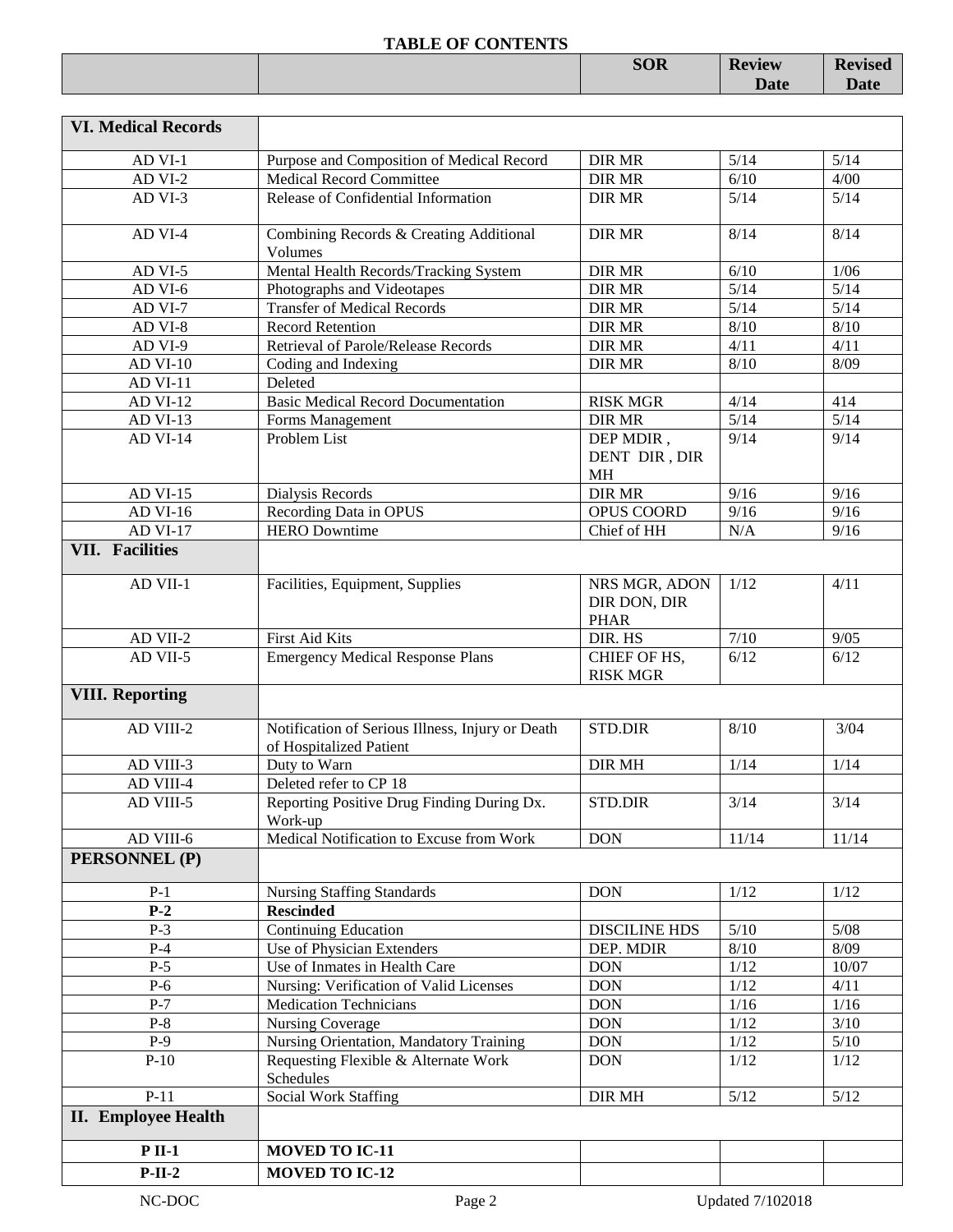|                                           | <b>TABLE OF CONTENTS</b>                     | <b>SOR</b>           | <b>Review</b> | <b>Revised</b> |
|-------------------------------------------|----------------------------------------------|----------------------|---------------|----------------|
|                                           |                                              |                      | Date          | Date           |
|                                           |                                              |                      |               |                |
| <b>P</b> II-3                             | <b>MOVED TO IC13</b>                         |                      |               |                |
| <b>P</b> II-4                             | <b>MOVED TO IC-14</b>                        |                      |               |                |
| $P$ II-5                                  | <b>BBP</b> Exposure to DOP Employees         | <b>INF CTRL COOR</b> | 7/14          | 7/14           |
| <b>P</b> II-6                             | Moved to IC 10                               |                      |               |                |
| <b>ASSESSMENT OF PATIENT (A)</b>          |                                              |                      |               |                |
|                                           |                                              |                      |               |                |
| $A-1$                                     | Receiving Screening                          | DEP. MDIR            | 1/14          | 1/14           |
| $A-2$                                     | Inmate Physical Exam & PULHEAT               | DEP. MDIR            | 7/17          | 7/17           |
| $A-3$                                     | <b>Lab Services</b>                          | DEP. MDIR            | $5/14$        | $5/14$         |
| $A-4$                                     | <b>Radiology Services</b>                    | DIR. HS              | $5/14$        | $5/14$         |
| $A-5$                                     | Offenders in Segregation                     | <b>CHIEF OF HS</b>   | 11/14         | 11/14          |
| $A-6$                                     | Deleted March 19, 2018                       |                      |               |                |
| $A-7$                                     | <b>Court Ordered STD Testing</b>             | <b>INF CTRL COOR</b> | 2/14          | 2/14           |
| $A-8$                                     | <b>Paternity Testing</b>                     | STD.DIR.             | 11/14         | 11/14          |
| $A-9$                                     | <b>Patient Acuity Rating System</b>          | <b>DON</b>           | 4/16          | 4/16           |
| $A-10$                                    | Falls Screening/Alert                        | STD.DIR              | 4/10          | 8/04           |
| $A-11$                                    | Vision Screening                             | DEP. MDIR            | 3/17          | 3/17           |
| $A-12$                                    | Intersystem and Intrasystem Mental Health    | <b>DIR MH</b>        | 4/18          | 4/18           |
|                                           | Services Screening, Appraisal and Assessment |                      |               |                |
|                                           | (Outpatient-Services)                        |                      |               |                |
| $A-13$                                    | Infusion therapy and Blood Components        | DIR. NUR             | N/A           | 4/16           |
|                                           | Administration                               |                      |               |                |
| PLANNING PATIENT CARE (PL)                |                                              |                      |               |                |
| $PL-1$                                    | Procedures for Chronic Disease               | DEP. MDIR            | 6/13          | 6/13           |
| $PL-2$                                    | Initial Nursing Care Plan for Mental Health  | <b>DIR MH</b>        | 1/12          | 3/02           |
| <b>PATIENT EDUCATION (PE)</b>             |                                              |                      |               |                |
|                                           |                                              |                      |               |                |
| $PE-1$                                    | <b>Health Orientation</b>                    | DON, ADON            | 1/14          | 1/14           |
| $PE-2$                                    | Inmate Health Education/Health Promotion     | <b>DON</b>           | 10/14         | 10/14          |
| PE-3                                      | Refer to Policy N-1<br>Deleted               |                      |               |                |
| $PE-4$                                    | Refer to Policy TX II-7 Deleted              |                      |               |                |
| <b>CARE AND TREATMENT OF PATIENT (TX)</b> |                                              |                      |               |                |
|                                           |                                              |                      |               |                |
| I. Access to Services                     |                                              |                      |               |                |
|                                           |                                              |                      |               |                |
| $TXI-1$                                   | Sick Call                                    | <b>DON</b>           | 1/16          | 1/16           |
|                                           |                                              |                      |               |                |

| $TXI-1$        | Sick Call                                   | <b>DON</b>     | 1/16       | 1/16    |
|----------------|---------------------------------------------|----------------|------------|---------|
| <b>TXI-2</b>   | <b>Specialty Medical Clinics</b>            | DEP. MDIR      | 9/16       | 9/16    |
| TXI-3          | <b>Mental Health Outpatient Clinics</b>     | DIR. MH        | 6/11       | 6/11    |
| <b>TXI-4</b>   | Medical Treatment Services Outside DOP      | DEP. MDIR      | 7/12       | 7/12    |
| TX 1-5         | Mental Health Services Outside DOP          | <b>MH</b>      |            | Policy  |
|                |                                             |                |            | Deleted |
| <b>TX I-6</b>  | Mental Health Day Treatment                 | <b>DIR MH</b>  | 4/18       | 4/18    |
| <b>TX I-7</b>  | <b>CPR</b>                                  | <b>DELETED</b> | 12/30/2013 |         |
| <b>TXI-8</b>   | Telephone Triage                            | <b>DON</b>     | 1/17       | 1/17    |
| <b>TX I-9</b>  | Detoxification and Drug Withdrawal          | DEP. MDIR      | 1/12       | 1/12    |
| <b>TX I-10</b> | Oxygen                                      | DON            | 6/14       | 6/14    |
| <b>TXI-11</b>  | <b>Mass Casualties</b>                      | <b>DON</b>     | 9/16       | 9/16    |
| <b>TX I-12</b> | Mental Health Outpatient Services -         | DIR. MH        | 4/18       | 4/18    |
|                | <b>Telepsychiatry Clinics</b>               |                |            |         |
| <b>TX I-13</b> | Evaluation and Management of Disorders of   | DIR. MH        | 6/2104     | 10/2014 |
|                | Gender Identity                             |                |            |         |
| <b>TXI-14</b>  | <b>Adult residential Treatment Services</b> | <b>DIR MH</b>  | <b>NA</b>  | 10/13   |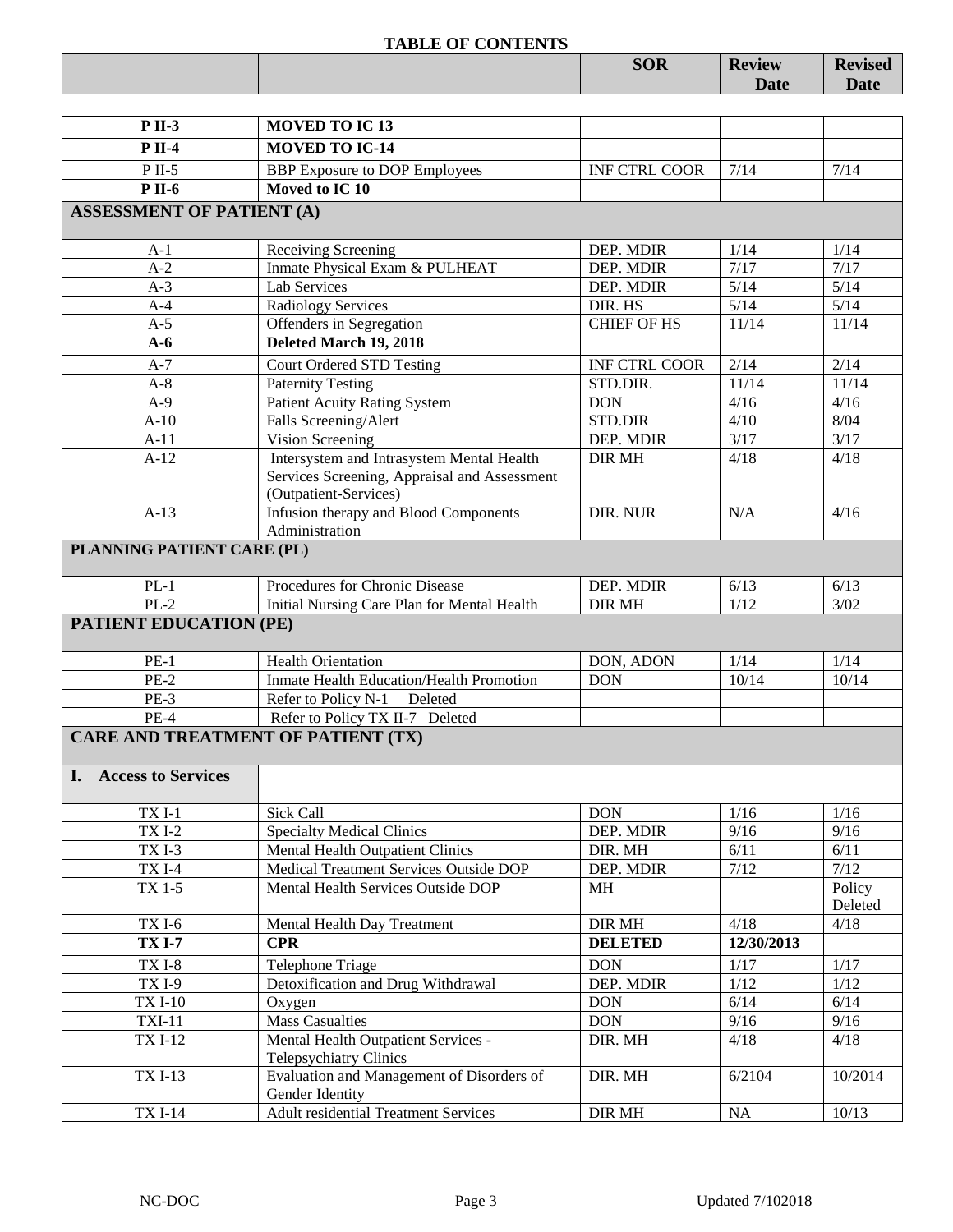|  | $C \cap D$<br><b>DUN</b> | <b>Review</b> | $\mathbf{r}$<br>$\alpha$ vica $\epsilon$<br>VISCU |
|--|--------------------------|---------------|---------------------------------------------------|
|  |                          | <b>Date</b>   | $\mathbf{r}$                                      |
|  |                          |               |                                                   |

| <b>II.</b> Medication<br><b>Administration</b> |                                                                                    |                                   |                   |         |
|------------------------------------------------|------------------------------------------------------------------------------------|-----------------------------------|-------------------|---------|
| TX II-1                                        | Drug Formulary                                                                     | <b>DIR PHAR</b>                   | 2/17              | 2/17    |
| $TX$ II-2                                      | Deleted and combined into TX II-4                                                  |                                   |                   |         |
| TX II-3                                        | Valid Orders and Treatment Protocols                                               | <b>DIR PHAR</b><br><b>DEPMDIR</b> | 1/17              | 1/17    |
| $TX$ II-4                                      | Medication Procurement and Returns                                                 | DIR. PHAR                         | 1/17              | 1/17    |
| $TX$ II-5                                      | <b>Starter Dose Program</b>                                                        | DIR. PHAR                         | 1/17              | 1/17    |
| TX II-6                                        | <b>Inmates Transferred on Medications</b>                                          | DON, DIR. PHAR,                   | 2/17              | 2/17    |
| <b>TX II-7</b>                                 | Medication Administration Methods,<br>Documentation and Education                  | <b>DON</b>                        | 7/17              | 7/17    |
| TX II-8                                        | Involuntary Administration of Psychotropic<br>Medications                          | <b>DIR MH</b>                     | 6/12              | 6/12    |
| <b>TX II-9</b>                                 | Medication Duration for Outpatient Services                                        | DIR. PHAR                         | 1/17              | 1/17    |
| <b>TX II-10</b>                                | Policy deleted combined into TX II-7                                               |                                   |                   |         |
| <b>TX II-11</b>                                | Psychotropic Medication Review                                                     | <b>DIR MH</b>                     | 12/16             | 12/16   |
| <b>TX II-12</b>                                | <b>Controlled Substances</b>                                                       | <b>DIR. PHAR</b>                  | $1/17$            | $1/17$  |
| <b>TX II-13</b>                                | Non-Prescription Medication in Canteen                                             | DIR. PHAR                         | $1/17$            | $1/17$  |
| <b>TX II-14</b>                                | Drug Storage                                                                       | DIR. PHAR                         | $1/17$            | $1/17$  |
| <b>TX II-15</b>                                | Drug Recall                                                                        | DIR. PHAR                         | $\overline{1/17}$ | 1/17    |
| <b>TX II-16</b>                                | <b>Offender Release with Medications</b>                                           | DIR. PHAR                         | 7/2017            | 7/2017  |
| <b>TX II-17</b>                                | Deleted and Combined into TX II-1                                                  |                                   |                   |         |
| <b>TX II-18</b>                                | <b>Inmate Medication Refill Request System</b>                                     | DIR. PHAR                         | 4/12              | 4/12    |
| <b>TX II-19</b>                                | PRN (as Needed) Medication, Administration of                                      | DIR. PHAR                         | 4/10              | 6/07    |
| <b>TX II-20</b>                                | <b>Transcription of Orders</b>                                                     | <b>DIR NURSING</b>                | $1/12$            | 6/11    |
| <b>TX II-21</b>                                | Procuring Medications for Inmate Workman's<br>Comp Cases                           | <b>DIR NURSING</b>                | 1/12              | 10/07   |
| <b>TX II-22</b>                                | Mental Health Preferred Drug List                                                  | DIR MH                            | N/A               | $11/10$ |
| <b>TX II-23</b>                                | Automated dispensing Cabinets                                                      | DIR Phar                          | 1/2018            | 1/2018  |
| <b>III. Restrictive</b><br><b>Procedures</b>   |                                                                                    |                                   |                   |         |
| TX III-1                                       | Therapeutic Seclusion                                                              | DIR. MH                           | $7/10$            | 9/07    |
| TX III-2                                       | Therapeutic Restraint                                                              | DIR. MH                           | 7/10              | 10/08   |
| TX III-3                                       | Use of Restraints for Medical Purposes                                             | DEP.MDIR, DON                     | 10/14             | 10/14   |
| TX III-4                                       | Use of Single Cell                                                                 | DIR.MH                            | $7/10$            | 10/08   |
| TX III-5                                       | Assessment & Care of Patient on Special<br><b>Management Meals</b>                 | <b>STD DIR</b>                    | 10/14             | 10/14   |
| TX III-6                                       | Assessment & Care of Patient on Finger Food<br>Diet                                | <b>STD DIR</b>                    | 10/10             | 10/08   |
| TX III-7                                       | Self Injurious Behavior                                                            | DR.MH                             | 06/16             | 06/16   |
| TX III-8                                       | Medical Care with Use of Force and/or Incidents<br>Involving Trauma to an Offender | <b>STD DIR</b>                    | 10/14             | 10/14   |
| TX III-9                                       | Suicide Prevention Program                                                         | <b>DRMH</b>                       | NA                | $6/16$  |
| <b>IV. Infection Control</b><br>(IC)           | Moved to Section VII. See below.                                                   |                                   |                   |         |
| <b>V.</b> Dental Services                      |                                                                                    |                                   |                   |         |
| <b>TX V-1</b>                                  | <b>Dental Responsibilities</b>                                                     | DENTAL COM                        | 5/14              | $5/14$  |
| <b>TX V-2</b>                                  | <b>Asepsis Dental Procedures</b>                                                   | DENTAL COM                        | $5/14$            | $5/14$  |
| <b>TX V-3</b>                                  | Dental Exams and Assessments                                                       | DENTAL COM                        | $3/16$            | $3/16$  |
| <b>TX V-4</b>                                  | Access to Dental Care and Dental Priorities                                        | DENTAL COM                        | $5/14$            | $5/14$  |
| <b>TX V-5</b>                                  | Preventive Dentistry                                                               | DENTAL COM                        | $5/14$            | $5/14$  |
| <b>TX V-6</b>                                  | Types of Dental Treatments Provided                                                | DENTAL COM                        | $3/16$            | $3/16$  |
| <b>TX V-7</b>                                  | Periodontal Treatment                                                              | <b>DENTAL COM</b>                 | $3/16$            | $3/16$  |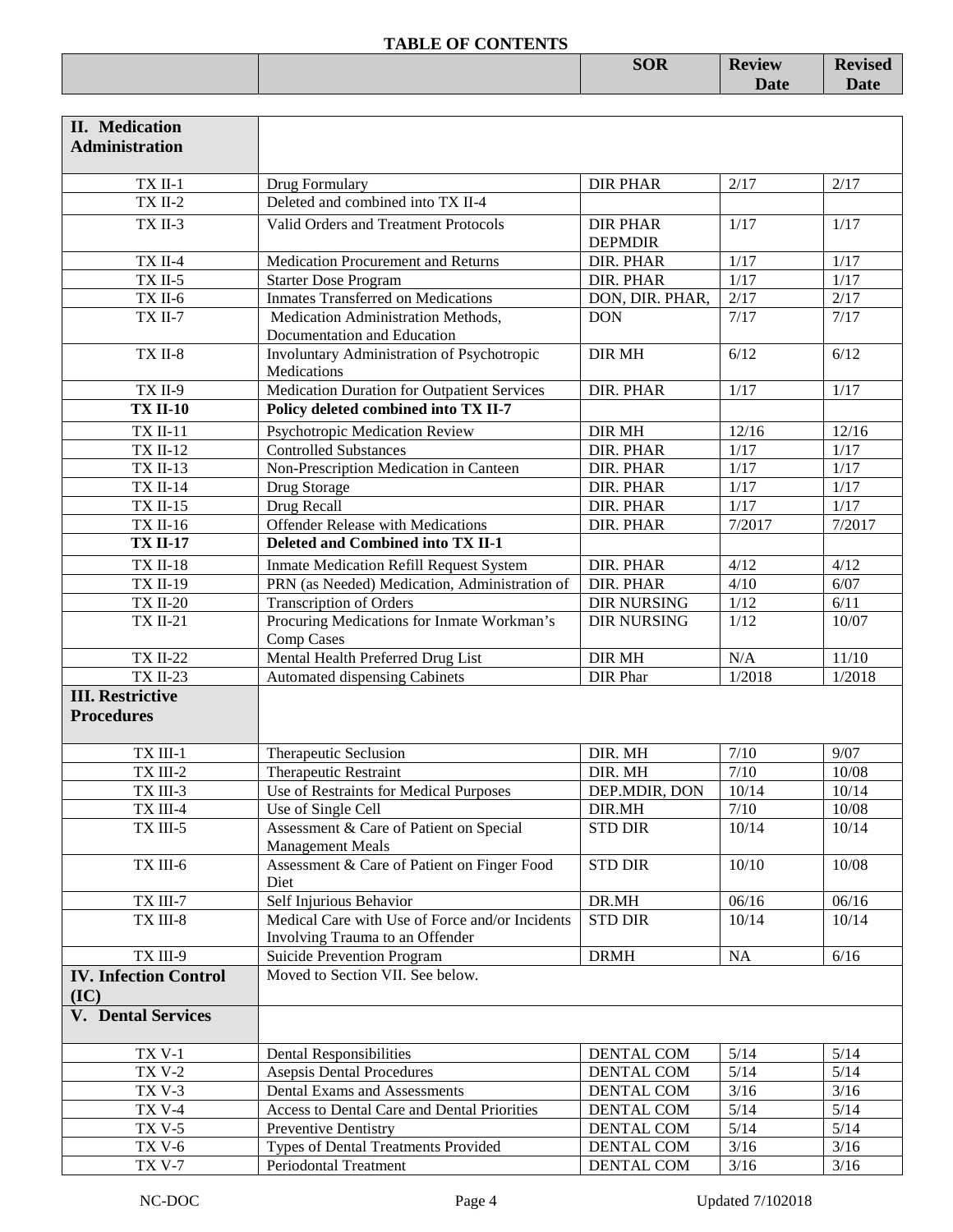|                                        |                                                                          | <b>SOR</b>           | <b>Review</b> | <b>Revised</b> |
|----------------------------------------|--------------------------------------------------------------------------|----------------------|---------------|----------------|
|                                        |                                                                          |                      | Date          | Date           |
|                                        |                                                                          |                      |               |                |
| <b>TX V-8</b>                          | Orthodontics                                                             | DENTAL COM           | 5/14          | 5/14           |
| <b>TX V-9</b>                          | Dental Records and Reports                                               | <b>DENTAL COM</b>    | 5/14          | 5/14           |
| <b>TX V-10</b>                         | Dental Hygiene Under Direction                                           | DENTAL COM           | $5/14$        | $5/14$         |
| <b>TX V-11</b>                         | Dental Holds                                                             | <b>DENTAL COM</b>    | $3/16$        | $3/16$         |
| <b>VI. Activities of Daily</b>         |                                                                          |                      |               |                |
| Living                                 |                                                                          |                      |               |                |
|                                        |                                                                          |                      |               |                |
| TX VI-1                                | <b>Inmate Personal Hygiene</b>                                           | <b>INF CTRL COOR</b> | 1/12          | 2/02           |
| TX VI-2                                | Therapeutic Diets & Supplemental Nourishment                             | DIR. FOOD SER        | 8/10          | 8/09           |
| TX VI-3                                | Refer to Policy N-5 Deleted                                              |                      |               |                |
| TX VI-4                                | Grinding of Toe Nails & Calluses                                         | DEP. MDIR            | 11/10         | 2/02           |
| <b>VII.</b> Disabilities               |                                                                          |                      |               |                |
|                                        |                                                                          |                      |               |                |
| TX VII-1                               | <b>Developmental Disabilities</b>                                        | <b>SOCIAL WORK</b>   | 8/10          | 8/07           |
| TX VII-2                               | <b>Physical Disabilities</b>                                             | <b>SOCIAL WORK</b>   | 8/10          | 8/09           |
| TX VII-3                               | Durable Medical Equipment (DME) and                                      | DEP. MDIR            | 10/14         | 10/14          |
|                                        | <b>Medical Appliances</b>                                                |                      |               |                |
| <b>CONTINUITY OF PATIENT CARE (CC)</b> |                                                                          |                      |               |                |
| $CC-1$                                 | Continuity of Care                                                       | <b>SOCIAL WORK</b>   | 4/14          | 4/14           |
| $CC-2$                                 | Hospitalization & In-patient Medical Services                            | DEP. MDIR, UR,       | 4/14          | 4/14           |
| $CC-3$                                 | Transfers, Appropriate Medical Placements &                              | DON, DEP. MDIR       | 5/14          | 5/14           |
|                                        | Medical Hold                                                             | DIR POP MGMENT       |               |                |
| $CC-4$                                 | <b>Pregnant Inmates</b>                                                  | DEP. MDIR            | 3/14          | 3/14           |
| $CC-5$                                 | Aged and Infirmed Inmates                                                | DIR. HS              | $5/14$        | $5/14$         |
| $CC-6$                                 | Mental Health Services - Case Finding &                                  | <b>DIR MH</b>        | 5/18          | 5/18           |
| $CC-7$                                 | <b>Patient Flow</b><br><b>Transfer Procedures for Referral to Mental</b> | <b>DIR MH</b>        | 8/10          | 10/08          |
|                                        | Health                                                                   |                      |               |                |
| $CC-8$                                 | Aftercare for Planning for Inmates HS                                    | SOCIAL WORK,         | 1/12          | 11/07          |
|                                        |                                                                          | INF CTRL COOR,       |               |                |
|                                        |                                                                          | <b>DON DIR CASE</b>  |               |                |
|                                        |                                                                          | <b>MGE</b>           |               |                |
| $CC-9$                                 | Social History                                                           | <b>SOCIAL WORK</b>   | $5/10$        | 5/03           |
| $CC-11$                                | Extending the Limits of Confinement                                      | DEP. MDIR            | 8/17          | 8/17           |
| $CC-12$                                | <b>Medical Release</b>                                                   | Chief of HS          | $8/17$        | 8/17           |
| $CC-13$                                | Offender, Family Correspondence and Calls                                | Chief of HS          | 3/14          | 3/14           |
| $CC-14$                                | <b>Medicaid Application Process</b>                                      | <b>SOCIAL WORK</b>   | NA            | 12/12          |
| <b>Nutrition (N)</b>                   |                                                                          |                      |               |                |
|                                        |                                                                          |                      |               |                |
| $N-1$                                  | Therapeutic Diet Orientation                                             | <b>DON</b>           | 3/16          | 3/16           |
| $N-5$                                  | Management of Offenders Refusing to Eat                                  | <b>CHIEF OF HS</b>   | 10/14         | 10/14          |
| <b>Infection</b>                       |                                                                          |                      |               |                |
| Control (IC)                           |                                                                          |                      |               |                |
|                                        |                                                                          |                      |               |                |
| $IC-1$                                 | Sterilization and Disinfection                                           | <b>INF CTRL COOR</b> | 1/16          | 1/16           |
| $IC-2$                                 | Sanitation of Medical Areas & Equipment                                  | <b>INF CTRL COOR</b> | 9/16          | 9/16           |
| $IC-3$                                 | Communicable Disease                                                     | INF CTRL COOR        | 1/16          | 1/16           |
| $IC-4$                                 | <b>Standard Precautions</b>                                              | INF CTRL COM         | 1/15          | 1/15           |
| $IC-5$                                 | Inmate Exposure to BBP                                                   | INF CTRL COM         | 9/16          | 9/16           |
| $IC-6$                                 | Tuberculosis Control Plan                                                | DEP. MDIR, INF       | 9/16          | 9/16           |
|                                        |                                                                          | <b>CTRL NRS</b>      |               |                |
| $IC-7$                                 | Management of HIV Infection/Acquired                                     | <b>INF CTRL COM</b>  | 1/12          | 9/10           |
|                                        | Immune                                                                   |                      |               |                |
| $IC-8$                                 | Immunizations                                                            | INF CTRL COM         | 5/16          | 5/16           |
| $IC-10$                                | BBP Exposure/Employees of other Agencies                                 | INF CTRL COM         | 9/16          | 9/16           |
| $IC-11$                                | <b>Employee Vaccinations and TB Screening</b>                            | INF CTRL COM         | 9/16          | 9/16           |
| $IC-12$                                | Injuries to Staff and Occupational Exposure to                           | INF CTRL COM         | 1/16          | 1/16           |
|                                        | DPS Staff and Staff from other Agencies                                  |                      |               |                |